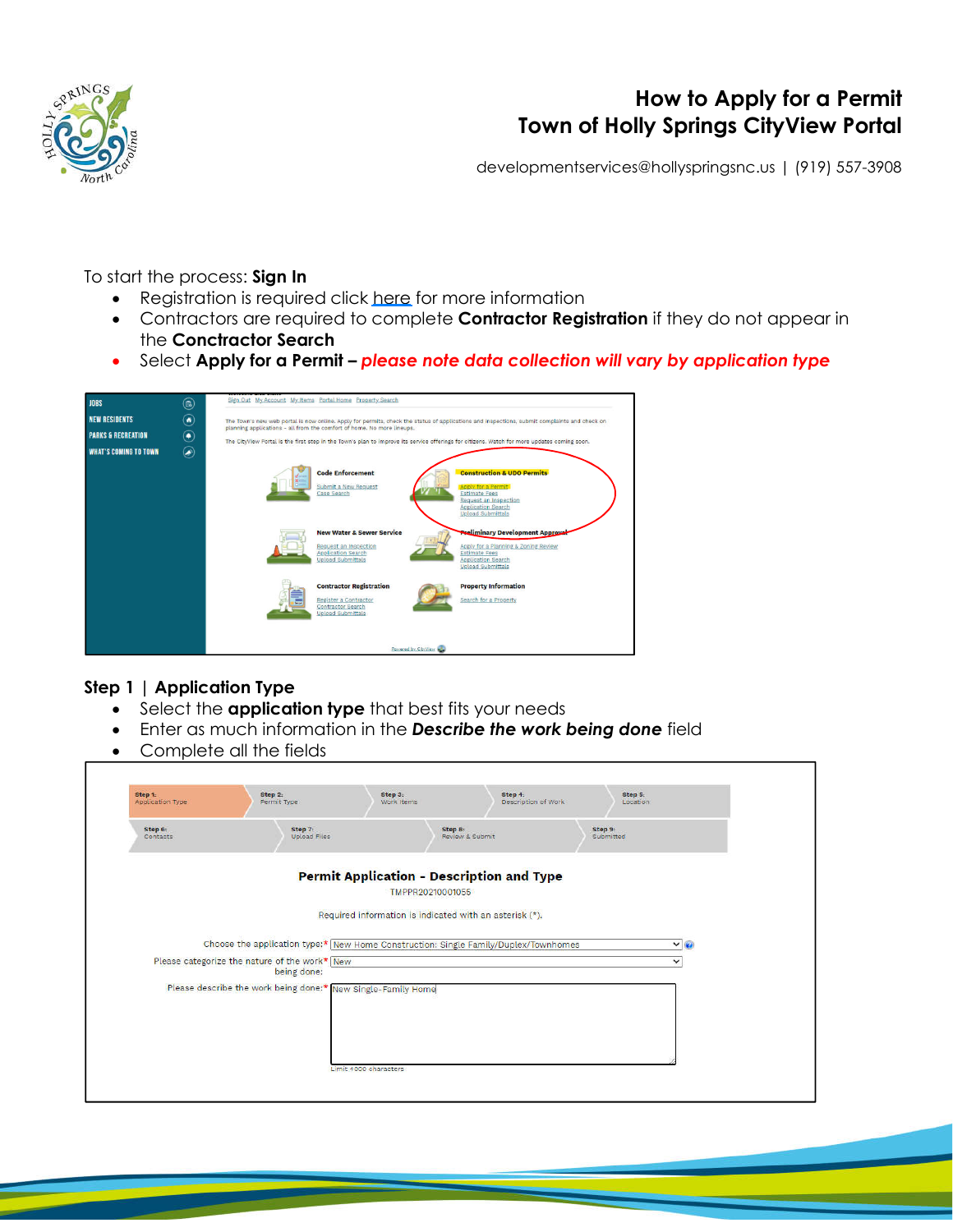## **Step 1 | Application Type - continued**

• Complete all the fields

|                           | Building Use:* Single Family                                                                                |                                                | v            |
|---------------------------|-------------------------------------------------------------------------------------------------------------|------------------------------------------------|--------------|
|                           | Number of Stories:* 1.0                                                                                     |                                                |              |
|                           | Total Improved Square Footage:* 3,000.0                                                                     |                                                |              |
| <b>Owner Builder</b><br>٠ |                                                                                                             |                                                |              |
|                           | Are you claiming owner exemption from* No<br>licensure requirements as authorized by<br>NCGS 87-14 (a)(1)?: |                                                | $\checkmark$ |
| ٠                         | <b>Water and Sewer Service Details</b>                                                                      |                                                |              |
|                           |                                                                                                             | Water Service:* Public - Holly Springs Utility | $\checkmark$ |
|                           |                                                                                                             | Sewer Service:* Public - Holly Springs Utility | $\checkmark$ |
| ٠                         | <b>Estimated Construction Cost</b>                                                                          |                                                |              |
|                           | Total Valuation: \$200,000.00                                                                               |                                                |              |

### **Step 2 | Permit Type**

Select **Permit Type**, several items are greyed out and are required by default

| Application Type                       | Step 2:<br>Permit Type                                   | Step 3:<br>Work Items                                               | Step 4:<br>Description of Work | Step 5:<br>Location  |
|----------------------------------------|----------------------------------------------------------|---------------------------------------------------------------------|--------------------------------|----------------------|
| Step 6:<br>Contacts                    | Step 7:<br>Upload Files                                  | Step 8:                                                             | Review & Submit                | Step 9:<br>Submitted |
|                                        |                                                          | <b>Permit Application - Select Permit Types</b><br>TMPPR20210001055 |                                |                      |
|                                        |                                                          | Required information is indicated with an asterisk (*).             |                                |                      |
|                                        | ×<br>« Please choose as many Permits as are appropriate. |                                                                     |                                |                      |
|                                        |                                                          |                                                                     |                                |                      |
| Search for permit types                |                                                          |                                                                     |                                |                      |
| <b>O</b> Building                      |                                                          |                                                                     |                                |                      |
| Electrical<br>G                        |                                                          |                                                                     |                                |                      |
|                                        |                                                          |                                                                     |                                |                      |
|                                        |                                                          |                                                                     |                                |                      |
| Mechanical<br>Plumbing<br>$\mathbf{G}$ |                                                          |                                                                     |                                |                      |
| <b>VOID</b> UDO                        |                                                          |                                                                     |                                |                      |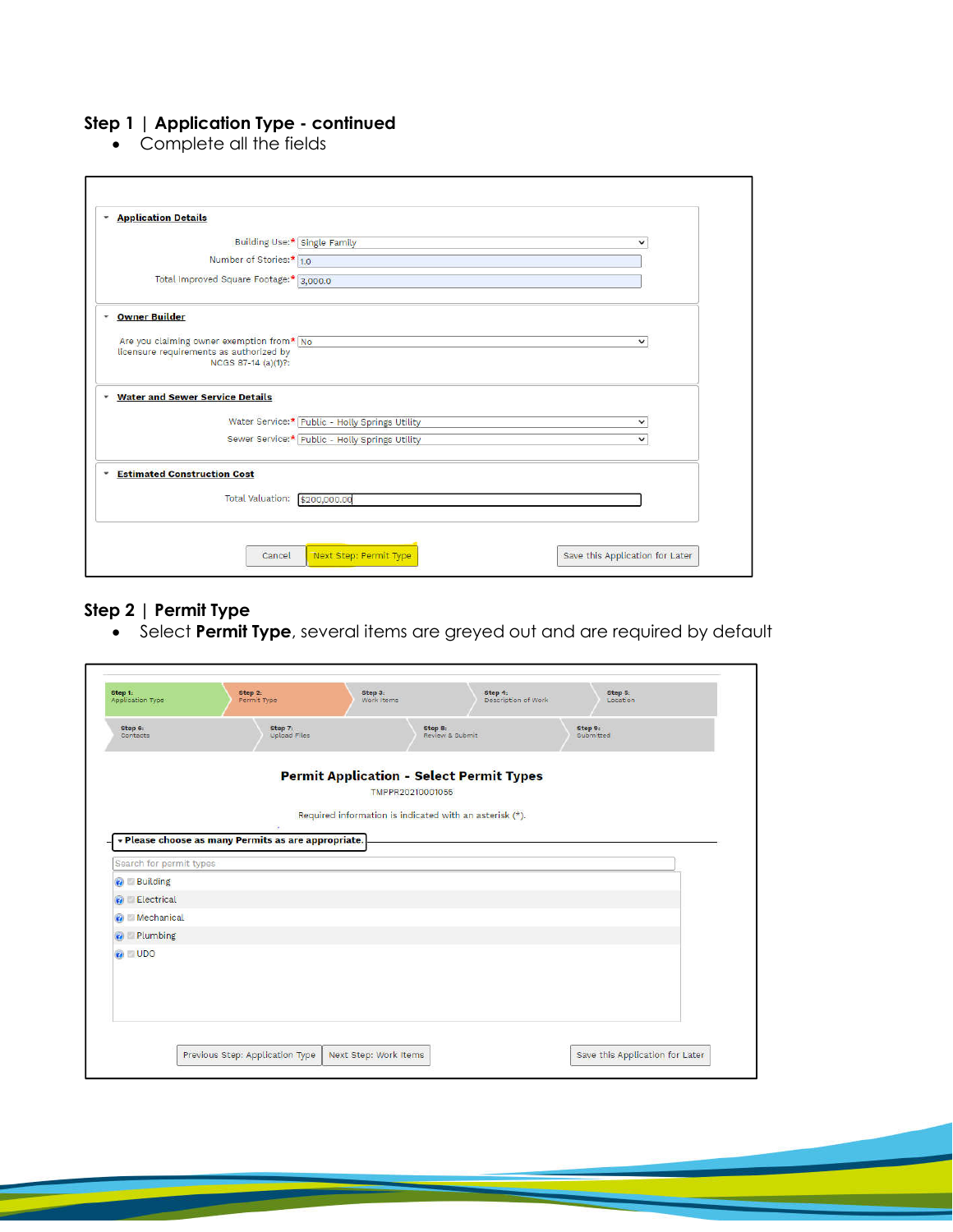## **Step 3 | Work Items**

- Choose all that apply
- Items that are grey out are required by default

| Step 6:<br>Step 7:<br>Step 9:<br>Step 8:<br>Contacts<br><b>Upload Files</b><br>Review & Submit<br>Submitted<br><b>Permit Application - Work Items</b><br>TMPPR20210001055<br>Required information is indicated with an asterisk (*).<br>- Building Permit<br>Please choose as many work items as are appropriate.<br>Search for work items<br>Deck/Porch, Uncovered<br>O Deck/Porch/Patio, Covered<br>O D Foundation Type - Basement<br>O Foundation Type - Crawl<br>O Foundation Type - Monolithic Slab<br>C Foundation Type - Stemwall & Slab<br>Mew Home Construction<br><b>O</b> DiScreened-In Porch<br>- » Electrical Permit.<br>Please choose as many work items as are appropriate.<br>Search for work items<br><b>C</b> Electrical Trade<br>- - Plumbing Permit -<br>Please choose as many work items as are appropriate.<br>Search for work items<br><b>O</b> Plumbing Trade | Step 1:<br>Application Type | Step 2:<br>Permit Type | Step 3:<br>Work Items | Step 4:<br>Description of Work | Step 5:<br>Location |
|---------------------------------------------------------------------------------------------------------------------------------------------------------------------------------------------------------------------------------------------------------------------------------------------------------------------------------------------------------------------------------------------------------------------------------------------------------------------------------------------------------------------------------------------------------------------------------------------------------------------------------------------------------------------------------------------------------------------------------------------------------------------------------------------------------------------------------------------------------------------------------------|-----------------------------|------------------------|-----------------------|--------------------------------|---------------------|
|                                                                                                                                                                                                                                                                                                                                                                                                                                                                                                                                                                                                                                                                                                                                                                                                                                                                                       |                             |                        |                       |                                |                     |
|                                                                                                                                                                                                                                                                                                                                                                                                                                                                                                                                                                                                                                                                                                                                                                                                                                                                                       |                             |                        |                       |                                |                     |
|                                                                                                                                                                                                                                                                                                                                                                                                                                                                                                                                                                                                                                                                                                                                                                                                                                                                                       |                             |                        |                       |                                |                     |
|                                                                                                                                                                                                                                                                                                                                                                                                                                                                                                                                                                                                                                                                                                                                                                                                                                                                                       |                             |                        |                       |                                |                     |
|                                                                                                                                                                                                                                                                                                                                                                                                                                                                                                                                                                                                                                                                                                                                                                                                                                                                                       |                             |                        |                       |                                |                     |
|                                                                                                                                                                                                                                                                                                                                                                                                                                                                                                                                                                                                                                                                                                                                                                                                                                                                                       |                             |                        |                       |                                |                     |
|                                                                                                                                                                                                                                                                                                                                                                                                                                                                                                                                                                                                                                                                                                                                                                                                                                                                                       |                             |                        |                       |                                |                     |
|                                                                                                                                                                                                                                                                                                                                                                                                                                                                                                                                                                                                                                                                                                                                                                                                                                                                                       |                             |                        |                       |                                |                     |
|                                                                                                                                                                                                                                                                                                                                                                                                                                                                                                                                                                                                                                                                                                                                                                                                                                                                                       |                             |                        |                       |                                |                     |
|                                                                                                                                                                                                                                                                                                                                                                                                                                                                                                                                                                                                                                                                                                                                                                                                                                                                                       |                             |                        |                       |                                |                     |
|                                                                                                                                                                                                                                                                                                                                                                                                                                                                                                                                                                                                                                                                                                                                                                                                                                                                                       |                             |                        |                       |                                |                     |
|                                                                                                                                                                                                                                                                                                                                                                                                                                                                                                                                                                                                                                                                                                                                                                                                                                                                                       |                             |                        |                       |                                |                     |
|                                                                                                                                                                                                                                                                                                                                                                                                                                                                                                                                                                                                                                                                                                                                                                                                                                                                                       |                             |                        |                       |                                |                     |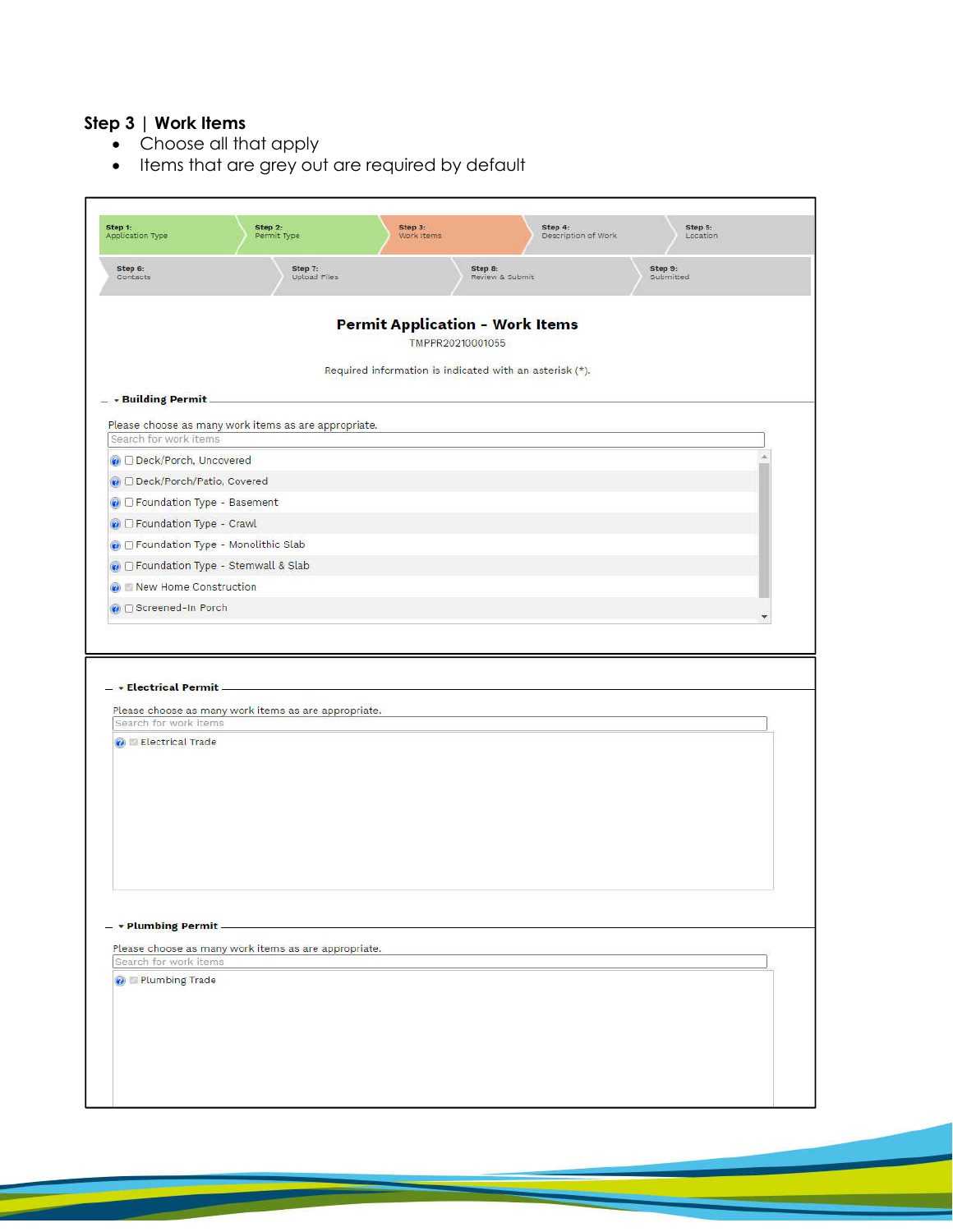#### **Step 4 | Description of Work**

When complete with Description of Work – **click Next Step: Location**

|                                | <b>Permit Application - Description of Work</b><br>TMPPR20210001057 |
|--------------------------------|---------------------------------------------------------------------|
|                                | Required information is indicated with an asterisk (*).             |
| - Building Permit Work Items   |                                                                     |
| <b>New Home Construction</b>   |                                                                     |
| EA:*                           | Please enter the quantity for this work item in the units specified |
| Deck/Porch/Patio, Covered      |                                                                     |
| SQ FT:* 250                    | Please enter the quantity for this work item in the units specified |
| <b>Foundation Type - Crawl</b> |                                                                     |
| EA:*                           | Please enter the quantity for this work item in the units specified |
| <b>Screened-In Porch</b>       |                                                                     |
| SQ FT:* 400                    | Please enter the quantity for this work item in the units specified |
|                                |                                                                     |

#### **Step 5 | Location**

 For lots recorded within 10-15 days, if your address doesn't auto-complete as you type, click "Can't find ad address?" and enter your address

|                                               | <b>Permit Application - Location of Work Being Done</b><br>TMPPR20210001057 |                                 |
|-----------------------------------------------|-----------------------------------------------------------------------------|---------------------------------|
|                                               | Required information is indicated with an asterisk (*).                     |                                 |
| Locations                                     |                                                                             |                                 |
| 128 S MAIN ST, Unit:, HOLLY SPRINGS, NC 27540 |                                                                             |                                 |
|                                               | <b>Find location in Map</b>                                                 |                                 |
| Location Type(s) to Search For: All           |                                                                             | $\checkmark$                    |
| Search for location:                          | 128 S MA                                                                    |                                 |
|                                               | 128 S MAIN ST, Unit:, HOLLY SPRINGS, NC 27540                               |                                 |
|                                               | Find Locations Near Me                                                      |                                 |
|                                               | Can't find address?                                                         |                                 |
| The location you have selected:*              |                                                                             |                                 |
|                                               |                                                                             |                                 |
|                                               |                                                                             |                                 |
|                                               |                                                                             |                                 |
| Previous Step: Description of Work            | Next Step: Contacts                                                         | Save this Application for Later |
|                                               |                                                                             |                                 |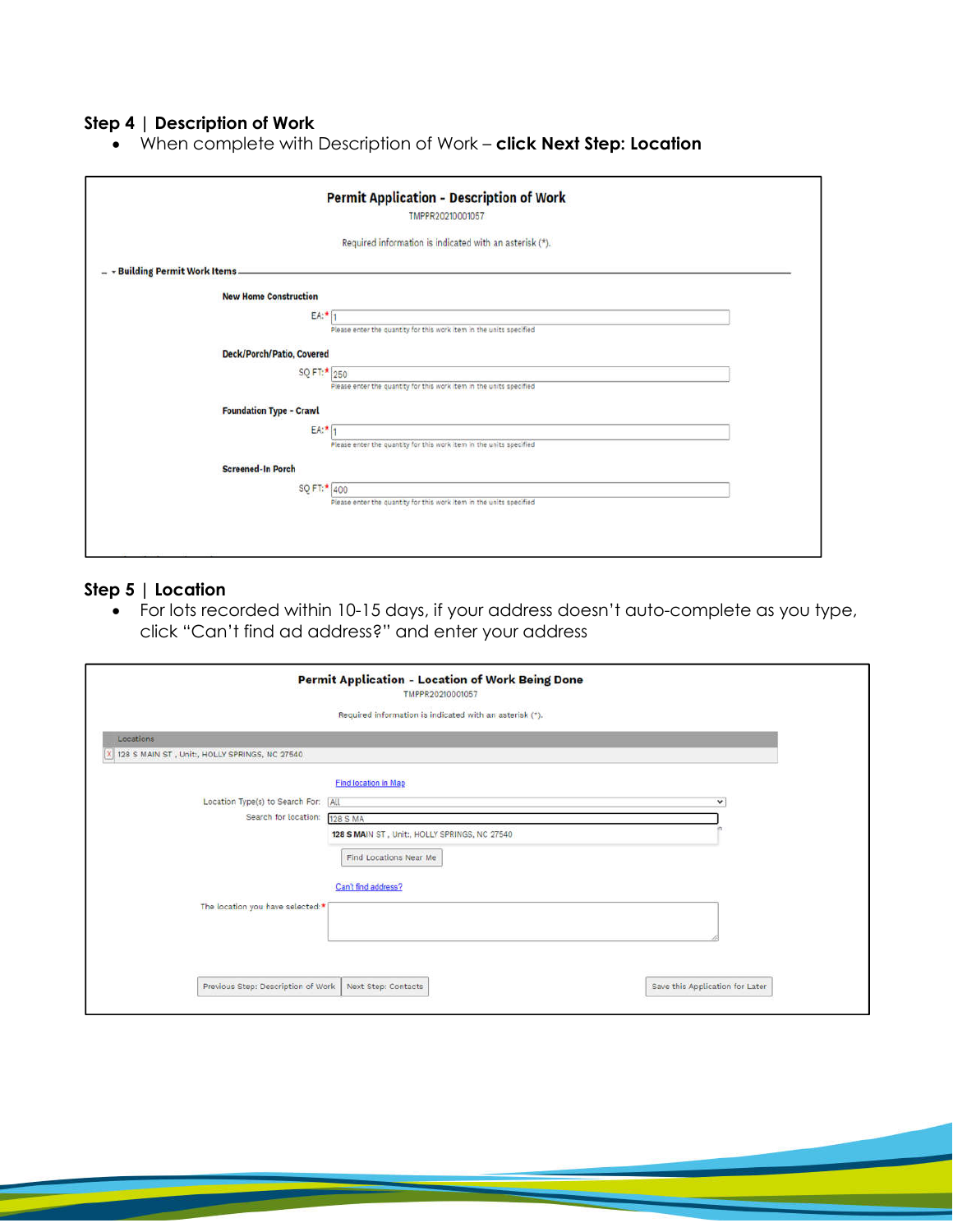#### **Step 6 | Contacts**

 For permits that require a licensed contractor, choose a contractor for each trade within the address book.

|                                                                                                                                                          |         | <b>Permit Application - Contacts</b>                                                                |                                                                                                                                                                                                                                                                                        |
|----------------------------------------------------------------------------------------------------------------------------------------------------------|---------|-----------------------------------------------------------------------------------------------------|----------------------------------------------------------------------------------------------------------------------------------------------------------------------------------------------------------------------------------------------------------------------------------------|
|                                                                                                                                                          |         | TMPPR20210001055                                                                                    |                                                                                                                                                                                                                                                                                        |
|                                                                                                                                                          |         | Required information is indicated with an asterisk (*).                                             |                                                                                                                                                                                                                                                                                        |
|                                                                                                                                                          |         |                                                                                                     |                                                                                                                                                                                                                                                                                        |
|                                                                                                                                                          |         |                                                                                                     | For permits that require a licensed contractor, please add all contractors to the contact list by choosing the respective contact type and<br>business name using the link above. A permit that requires a licensed contractor will not be issued until all contacts are provided. The |
|                                                                                                                                                          |         | Contractor Registration link is on the Portal Home Page if they are not listed in the Address Book. |                                                                                                                                                                                                                                                                                        |
|                                                                                                                                                          |         |                                                                                                     |                                                                                                                                                                                                                                                                                        |
|                                                                                                                                                          |         |                                                                                                     |                                                                                                                                                                                                                                                                                        |
|                                                                                                                                                          | Contact |                                                                                                     |                                                                                                                                                                                                                                                                                        |
|                                                                                                                                                          |         | HOLLY SPRINGS TOWN OF, Address:TOWN ATTORNEY                                                        |                                                                                                                                                                                                                                                                                        |
|                                                                                                                                                          |         |                                                                                                     |                                                                                                                                                                                                                                                                                        |
|                                                                                                                                                          |         | <b>Choose Building Contractor From Address Book</b>                                                 |                                                                                                                                                                                                                                                                                        |
|                                                                                                                                                          |         | <b>Choose Electrical Contractor From Address Book</b>                                               |                                                                                                                                                                                                                                                                                        |
|                                                                                                                                                          |         | <b>Choose Plumbing Contractor From Address Book</b>                                                 |                                                                                                                                                                                                                                                                                        |
| Type<br>Property Owner<br>Applicant<br><b>Building Contractor</b><br><b>Electrical Contractor</b><br><b>Plumbing Contractor</b><br>Mechanical Contractor |         | <b>Choose Mechanical Contractor From Address Book</b>                                               |                                                                                                                                                                                                                                                                                        |
|                                                                                                                                                          |         |                                                                                                     |                                                                                                                                                                                                                                                                                        |
|                                                                                                                                                          |         |                                                                                                     |                                                                                                                                                                                                                                                                                        |
| <b>Add Business From Address Book</b>                                                                                                                    |         |                                                                                                     |                                                                                                                                                                                                                                                                                        |

#### **Step 7 | Upload Files**

Upload all requested documentation

| Step 6:<br>Contacts               | Step 7:<br>Upload Files                                        | Step 8:                                                                               | Review & Submit | Step 9:<br>Submitted                                                                                                             |
|-----------------------------------|----------------------------------------------------------------|---------------------------------------------------------------------------------------|-----------------|----------------------------------------------------------------------------------------------------------------------------------|
|                                   |                                                                | <b>Permit Application - Upload Documents</b>                                          |                 |                                                                                                                                  |
|                                   |                                                                | TMPPR20210001055                                                                      |                 |                                                                                                                                  |
|                                   |                                                                |                                                                                       |                 | Note: This step is optional. Documents may be uploaded at a later time from the Upload Submittals link located on the main page. |
|                                   | <b>Guidelines For Electronically Submitting Documents:</b>     |                                                                                       |                 |                                                                                                                                  |
|                                   | . Submitted documents should be under 200MB in size.           |                                                                                       |                 |                                                                                                                                  |
| • Accepted file extensions:       |                                                                |                                                                                       |                 |                                                                                                                                  |
| • All plans shall be to scale.    | · pdf, dwg, cad, jpg, docx, xisx                               |                                                                                       |                 |                                                                                                                                  |
| • Recommended naming conventions: |                                                                |                                                                                       |                 |                                                                                                                                  |
| · Keep filename consistent.       |                                                                |                                                                                       |                 |                                                                                                                                  |
|                                   | · Avoid the use of non-friendly filenames. (ex. k9dk38fj3.pdf) |                                                                                       |                 |                                                                                                                                  |
|                                   | · Avoid inappropriate language in filenames.                   | · Submitted documents will be stamped at the conclusion of the review.                |                 |                                                                                                                                  |
|                                   |                                                                | possible, be left blank so that no information is lost when the the stamp is applied. |                 | . The stamp will be placed in the upper right hand corner of the document. It is recommeded that this area, to the extent        |
|                                   |                                                                |                                                                                       |                 |                                                                                                                                  |